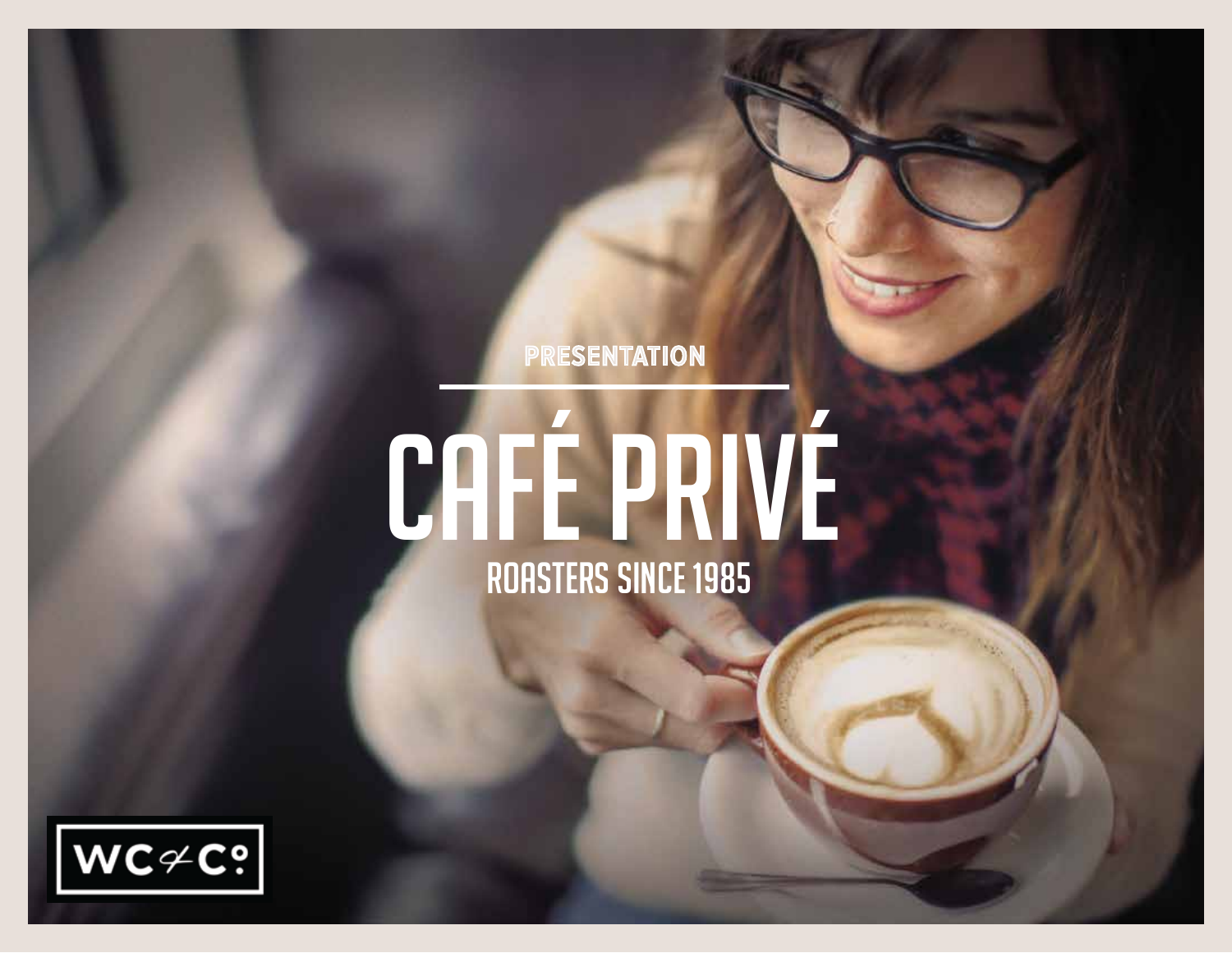

# **ADVANTAGES**

- YOUR PRIVATE LABEL UNIQUE AND PERSONALIZED TO YOUR SPECIFICATIONS / TASTE
- CUSTOMIZE PACKAGING TO SHOWCASE YOUR BRAND
- EXPERT BRANDING TEAM TO ACHIEVE YOUR GOALS
- A TO Z BRANDING OPPORTUNITIES
- NATIONAL RETAIL DISTIBUTION NETWORK
- LARGE VOLUME CAPABILITIES
- IMPORTED ITALIAN ROASTING TECHNOLOGY
- SGS GOOD MANUFACTURING PROCESS CERTIFICATION
- CERTIFICATION RECOGNIZED AND ACCEPTED BY COSTCO, WAL-MART, SOBEYS, AMAZON, LOBLAWS, METRO
- SGS CERTIFICATION AUDIT SCORE 99.7% IN 2018
- ECO CERT CERTIFIED
- KOSHER CERTIFICATION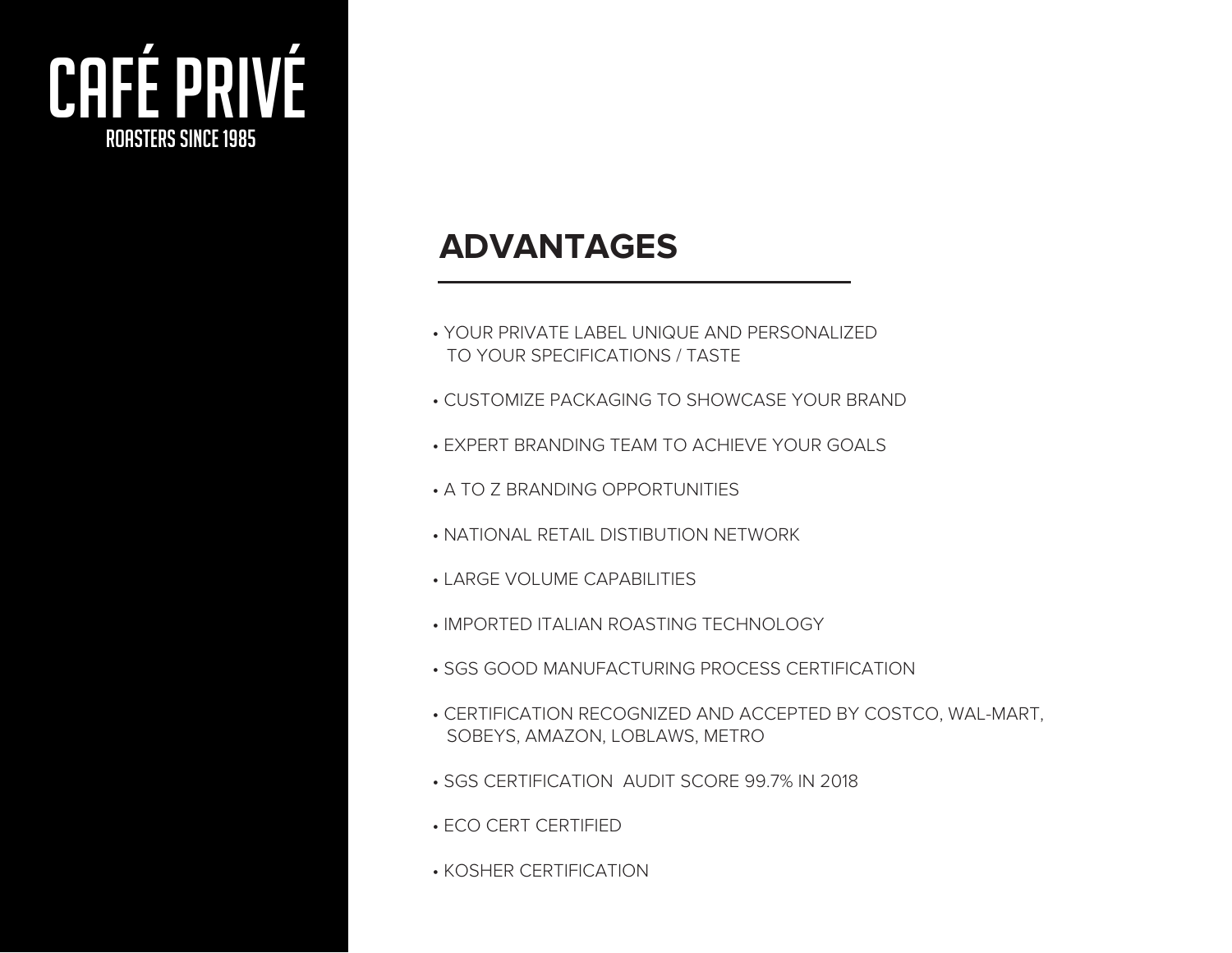

# **WHO IS CAFÉ PRIVÉ**

THE FOOD SERVICE INDUSTRY IS ONE OF THE WORLDS MOST DEMANDING INDUSTRIES. IT ALL STARTS WITH A FIRM COMMITMENT IN TAKING CARE OF OUR CUSTOMERS AND BUILDING A LOYAL CONSUMER BASE. OUR EMPHASIS ON INNOVATION AND ONGOING TRENDS SET US APART FROM OUR COMPETITION. CAFÉ PRIVÉ HAS GROWN INTO ONE OF CANADA'S LEADING PRIVATE LABEL ROASTING HOUSES FOR SPECILTY COFFEES, AND ORGANIC PRODUCTS.

- UTILIZING ONLY PREMIUM SELECTED COFFEE ORIGINS
- LOCAL ROASTING WITH LARGE VOLUME CAPABILITIES
- SPECIALIZES IN ITALIAN ROASTING TECHNIQUES
- FAMILY OWNED AND OPERATED COMPANY WITH 30 YEARS OF EXPERIENCE
- PRIVATE LABEL K-CUP AND NESPRESSO COMPATIBLE CAPSULES AVAILABLE
- SWISS WATER DECAF OPTION AVAILABLE
- PREMIUM SINGLE ORIGIN AND ORGANIC OPTIONS AVAILABLE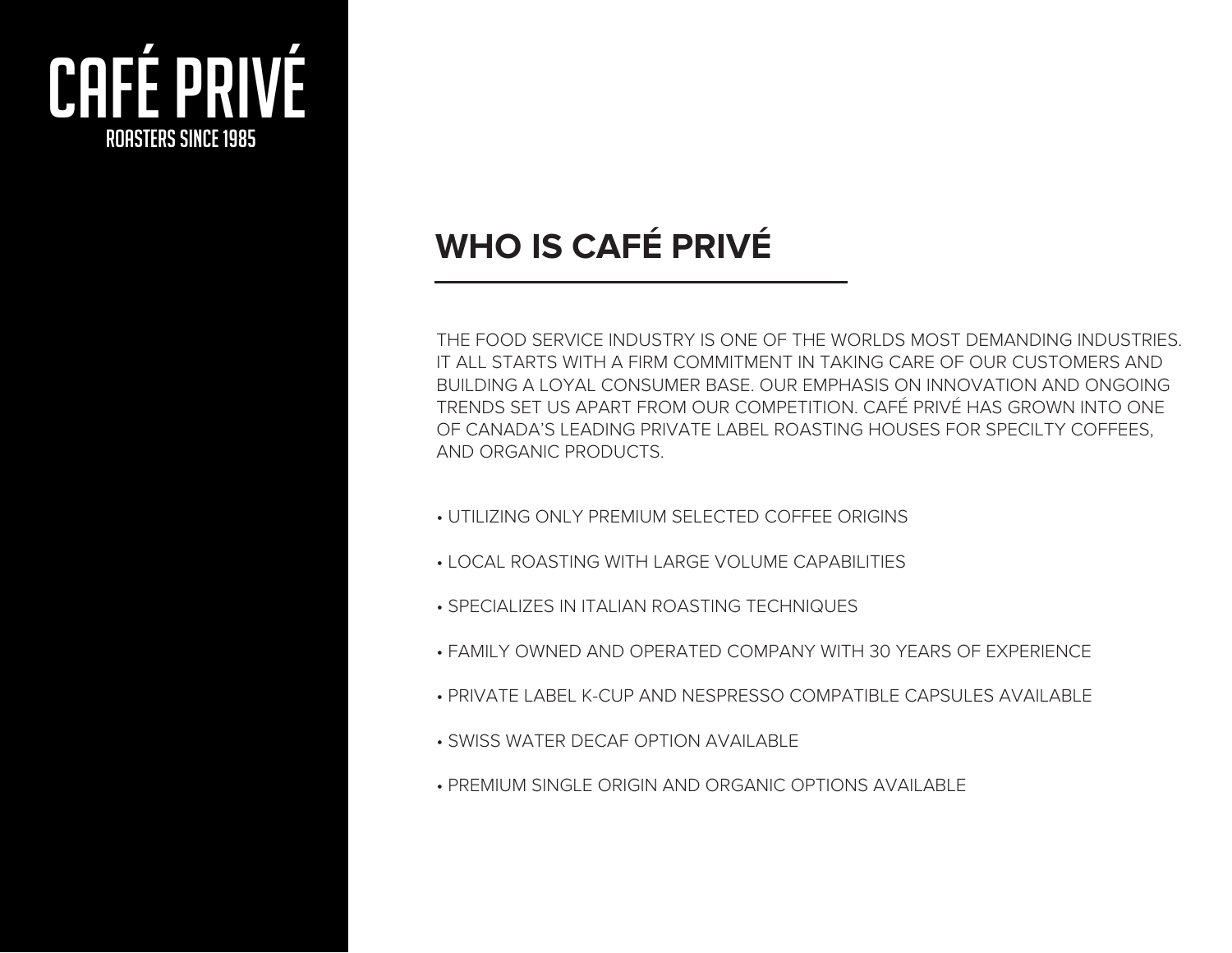

# COFFEE ORIGINS

CAFÉ PRIVÉ UTILIZES 100% HIGH QUALITY ARABICA BEANS FROM REGIONS SUCH AS SOUTH AND CENTRAL AMERICA, CARIBBEAN, AFRICAN AND SOUTH EAST ASIA. CAFÉ PRIVÉ PRIDE THEMSELVES ON UTILIZING IMPORTED ITALIAN CRAFTSMANSHIP THAT SPECIALIZES IN A SLOW ROASTING PROCESS. A METHOD THAT HAS MADE ITALIAN COFFEE INTERNATIONALLY FAMOUS FOR CENTURIES.

WE EMPHASIZE ON THREE MAIN COFFEE PROFILES. NUTTY, FLORAL AND CITRUS. ONCE WE DETERMINE YOUR PREFFERED PALET TASTE, OUR MASTER ROASTERS WILL CUSTOMIZE AND CREATE A UNIQUE BLEND TO YOUR TASTE.

# ROASTING INTENSITIES

• Blond 00000 • Medium  $99900$ • Mi Noir  $9999$ • Dark 99999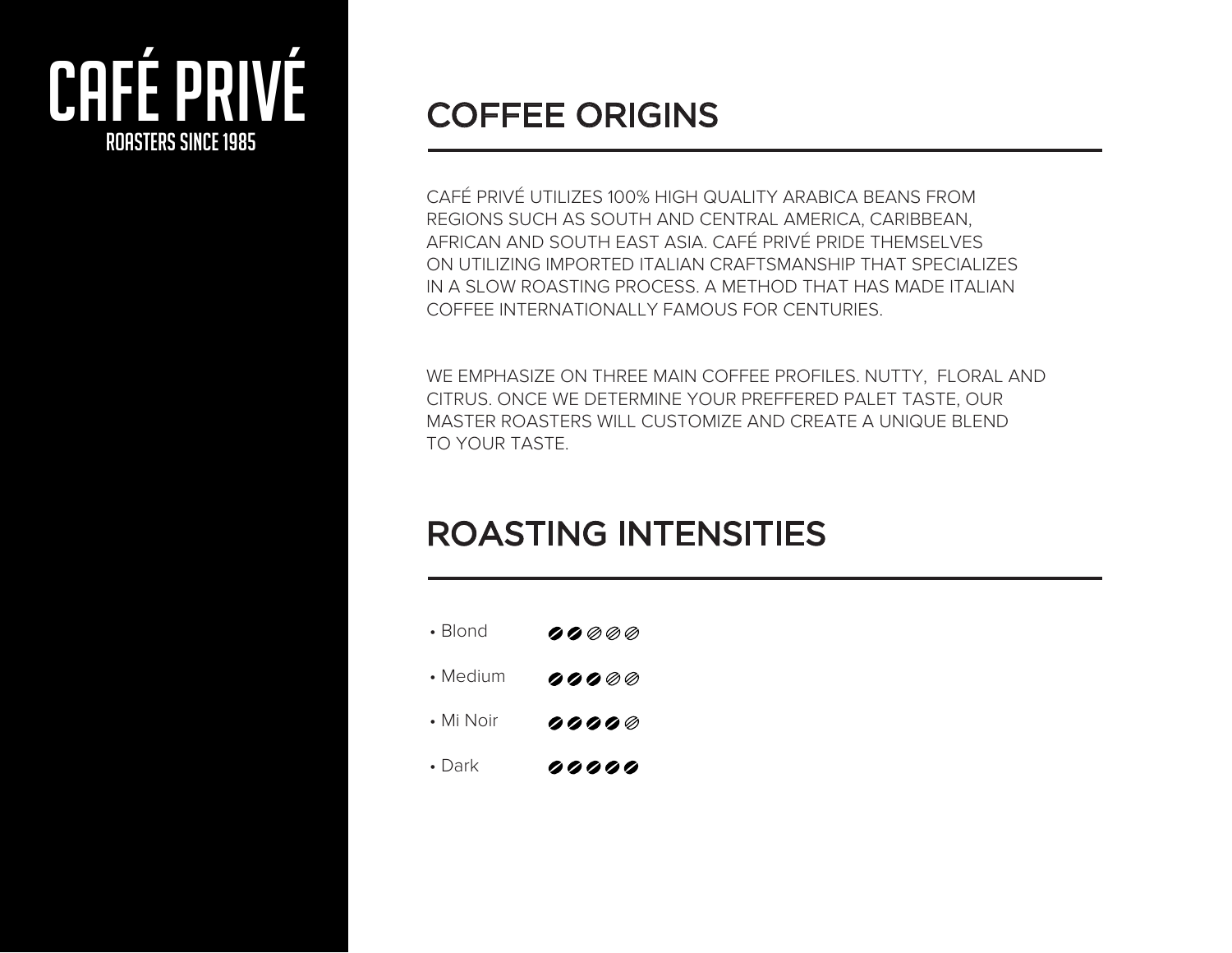# cafÉ privÉ rOASTERS SINCE 1985

# CUSTOM PACKAGING & PRINTING

#### **DIGITAL PRINTING**

MIN. 1000 - 5000 BAGS COMMITMENT MIN. 200 BAGS PER ORDER

#### **CHOOSE YOUR BAG STYLE**

- STAND UP POUCH
- SIDE GUSSETED BAG

#### **CHOOSE YOUR BAG MATERIAL**

- GLOSSY FINISH FOIL
- MATTE FINISH FOIL
- NATURAL KRAFT PAPER

#### **CHOOSE YOUR BAG SIZE**

- 340 G
- 454 G
- 1 KG / 2.2 LBS
- 2.5 KG / 5 LBS

#### **CHOOSE YOUR BAG FEATURES**

- VALVE
- TIN TIE
- ZIPLOCK
- EASY TEAR

#### **PRESS PRINTING**

MIN. 5000 BAGS COMMITMENT MIN. 200 BAGS PER ORDER

#### **CHOOSE YOUR BAG STYLE**

- STAND UP POUCH
- SIDE GUSSETED BAG
- QUAD SIDE SEAL BAG

#### **CHOOSE YOUR BAG MATERIAL**

- GLOSSY FINISH FOIL
- MATTE FINISH FOIL
- NATURAL KRAFT PAPER

#### **CHOOSE YOUR BAG SIZE**

- 340 G
- 454 G
- 1 KG / 2.2 LBS
- 2.5 KG / 5 LBS

#### **CHOOSE YOUR BAG FEATURES**

- VALVE
- TIN TIE
- $\cdot$  7IPI OCK
- EASY TEAR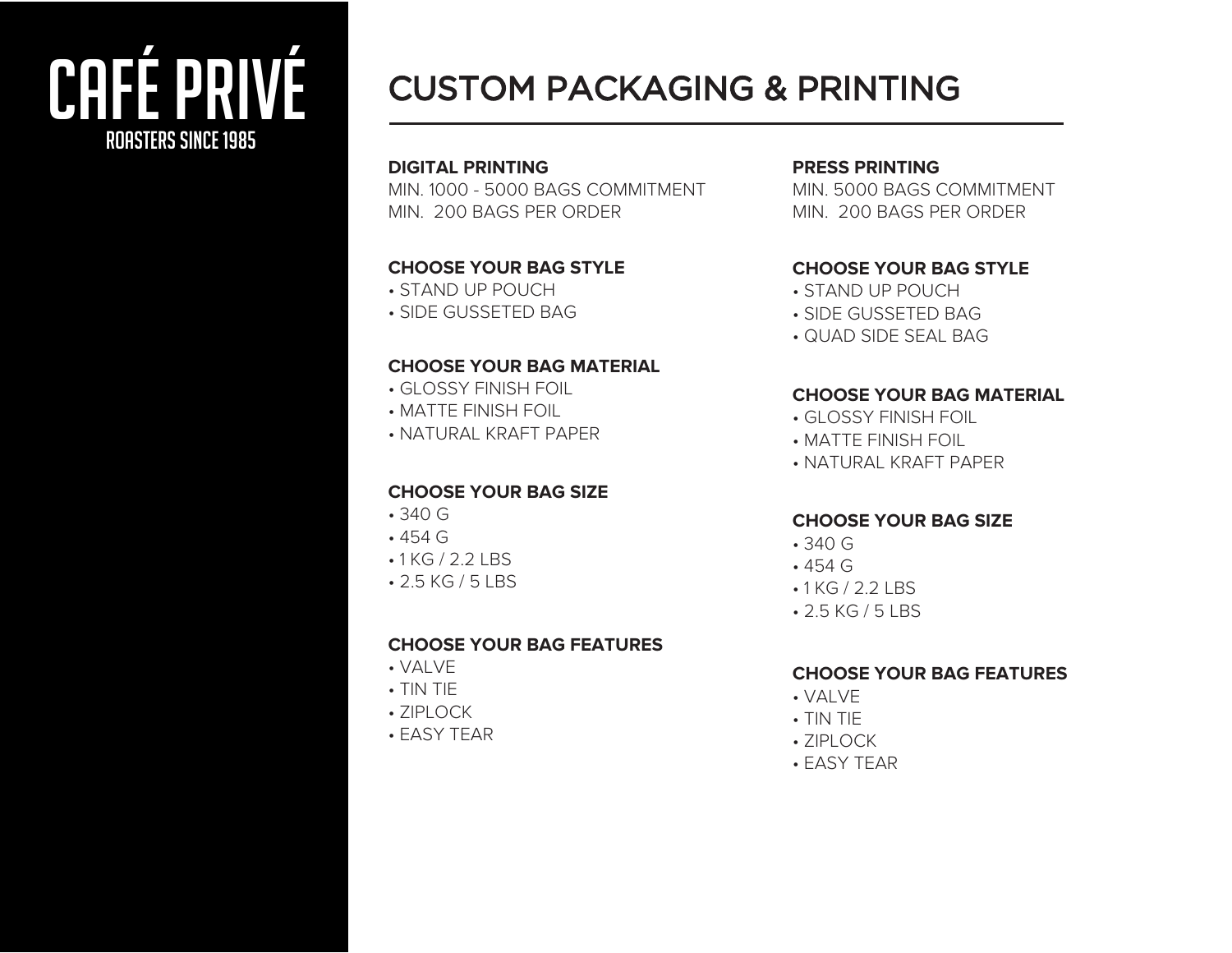# CAFÉ PRIVÉ **ROASTERS SINCE 1985**



# PRODUCT BRAND DEVELOPMENT

- MARKET RESEARCH
- DESIGN CONCEPTS
- BAG RENDERINGS
- DIGITAL PROOFING
- PRINT READY FILES

#### **BRAND ACCESSORIES**

- CUP RENDERINGS
- MENU
- POSTERS
- SOCIAL MEDIA ARTWORK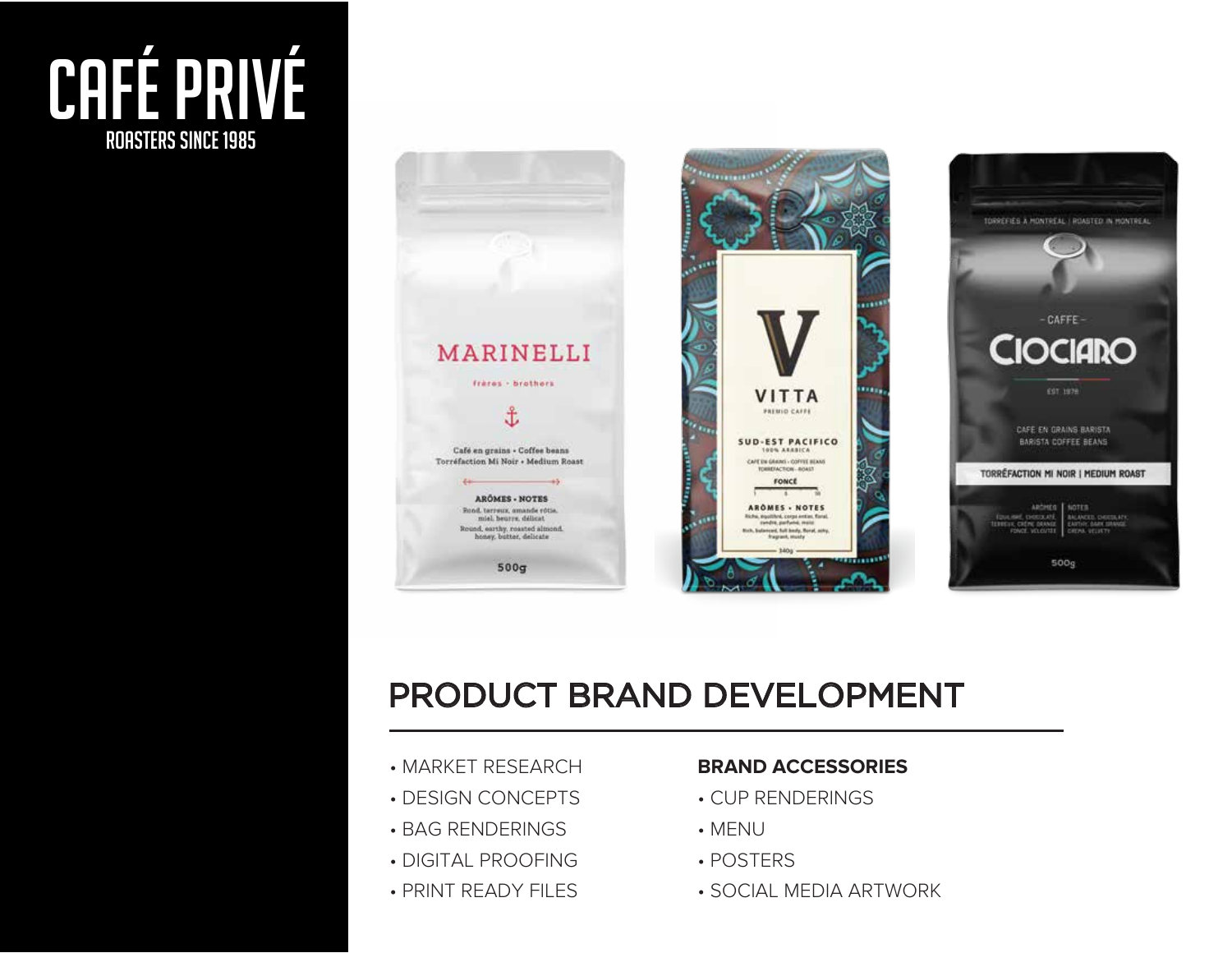

## **30 YEARS OF BREWING INNOVATION**

#### **MEDIA COVERAGE**

#### **ADVERTORIAL**

# **Caffè CIMO Celebrates 30 Years of Brewing Innovation**

#### By Amanda Fulginiti

here is no question that Italians love their coffee. Whether it is enjoyed first thing in the morning, after lunch, or perhaps as a quick shot during the day or as a nice way to cap off dinner, "caffè" is not just a routine, it is a ritual. The question here in Montreal: who do you turn to for your caffeine buzz? Caffè CIMO hopes to be at the forefront of people's minds as a first choice label.

Something new is brewing at Caffe CIMO. The family-owned coffee company is preparing for some exciting changes as it marks 30 years in business.

In addition to continuing to offer customized coffee for every taste, they will also add to their mix of flavours. Azzurro, a blend

with a full-bodied taste and aroma, has been Caffè CIMO's star attraction. While it will still be available to enjoy, there will be plenty of new varieties to choose from including fair trade certified and organic options for health conscious customers. "Coffee is a very delicate business. It's an acquired taste," says Giovanni Caruana, Director of Sales and Marketing. "We all have a different palate."

Just as important as suiting different tastes is a company's ability to attract customers on appearance alone - it's become the key to the success of many businesses nowadays. Caffè CIMO's new

simple clean-cut packaging will consequently be more informative and include the coffee notes, countries of origin and different intensities contained in the roast. Their new sleek, modern and eye-catching logo, which will launch sometime in the late summer, is another way to attract a younger demographic and create more of a brand consciousness for new customers. It's also a way to provide more information and to educate people about how much goes into each and every selection. Conversation around the office coffee machine just got a little more interesting!

Caruana, however, is quick to point out that the company is still loval to its core beliefs. "Just because we've changed our packaging does not mean we have changed our values," he emphasizes.

Family values is one of the hallmarks of Caffè CIMO. This local home

grown company was developed by his grandfather Giovanni Cartiana Sr., born in Agrigento, Sicily, who even after he immigrated to Canada always had a passion for the Italian lifestyle and Italian products. Today the company is run by Giovanni's father, who serves as president, and his father's three brothers and sister. This is a family enterprise and to say that there is heart behind the product would be an understatement. The passion has been passed on through the generations. "Like our company, coffee has gone through such an evolution, especially since pioneers like Starbucks and more recently Nespresso. We must contribute to the conversation," savs Caruana.

Caffè CIMO will continue to supply clients nationally and sell to all the major retailers such as IGA, Metro, Loblaws, Costco, and Walmart, as well as independent markets. The company's products can even be found throughout food

Caffè CIMO is committed to offering quality coffee at an affordable price - something that has always been the recipe for their success. They have a local roaster, unlike many of their competitors. which means customers are not paying for importing costs. Italian equipment imported directly from Italy is used for roasting. They also use a hot air

infusion process, which means it is slow-roasting, thereby creating a more refined quality product, with a rich, creamy, perfectly balanced result from start to finish.

Another project that sets them apart is their CIMO bar mobile. A portable bar that caters to event planners' needs by providing what they like to call latte art for special events. Whether it is set up next to a dessert table at a wedding or just something different to have at a corporate event, the company sees this as an opportunity for their coffee to take centre stage.

Going down like silk and remaining wallet friendly, Caffè CIMO rivals any espresso in town. As they set off on this more visually dynamic path, they hope for continued support from both the old and new generations of coffee drinkers. On this note, we salute them. Cent'anni indeed!



**66** Coffee is a very delicate business. services in Montreal. It's an acquired taste. 99

Giovanni Caruana